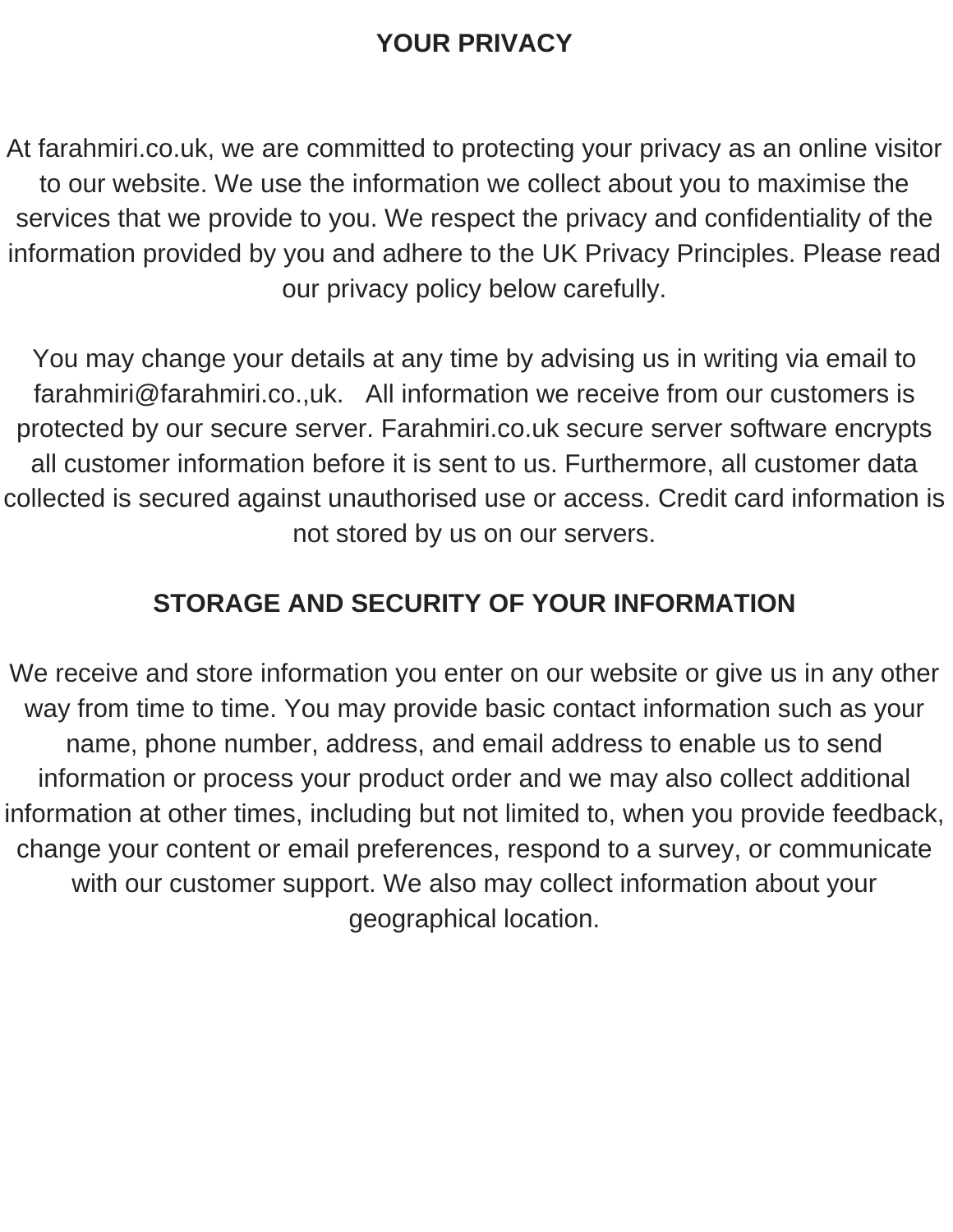We may use personal information collected from you for the purpose of providing you with:

Information in the form of a newsletter

Direct marketing material

Updates regarding our website

Administration and maintenance of access to digital products and/or services (both paid and unpaid).

Updates and information regarding any training or mentoring program you have actively elected to participate in

This will only apply if you have registered or subscribed to such publications by registering your details with us, or requested this in writing via email. However, if you wish to cease receiving any such information you may let us know either by email or unsubscribing at any time and your request will be actioned immediately. If you wish to verify or update the information we have stored in our database or be removed from our database completely you can advise us via email to farahmiri@farahmiri.co.uk

We may request that you update your information periodically. In the case you have been inactive for 24 months (having not opened or engaged with email communication sent by us), we will remove your information from our database.

Individual profile and company details are not used for any other purpose. Details are only supplied to a third party supplier when it is required by law, for goods or services which you have purchased or to protect our copyright, trademarks and other legal rights.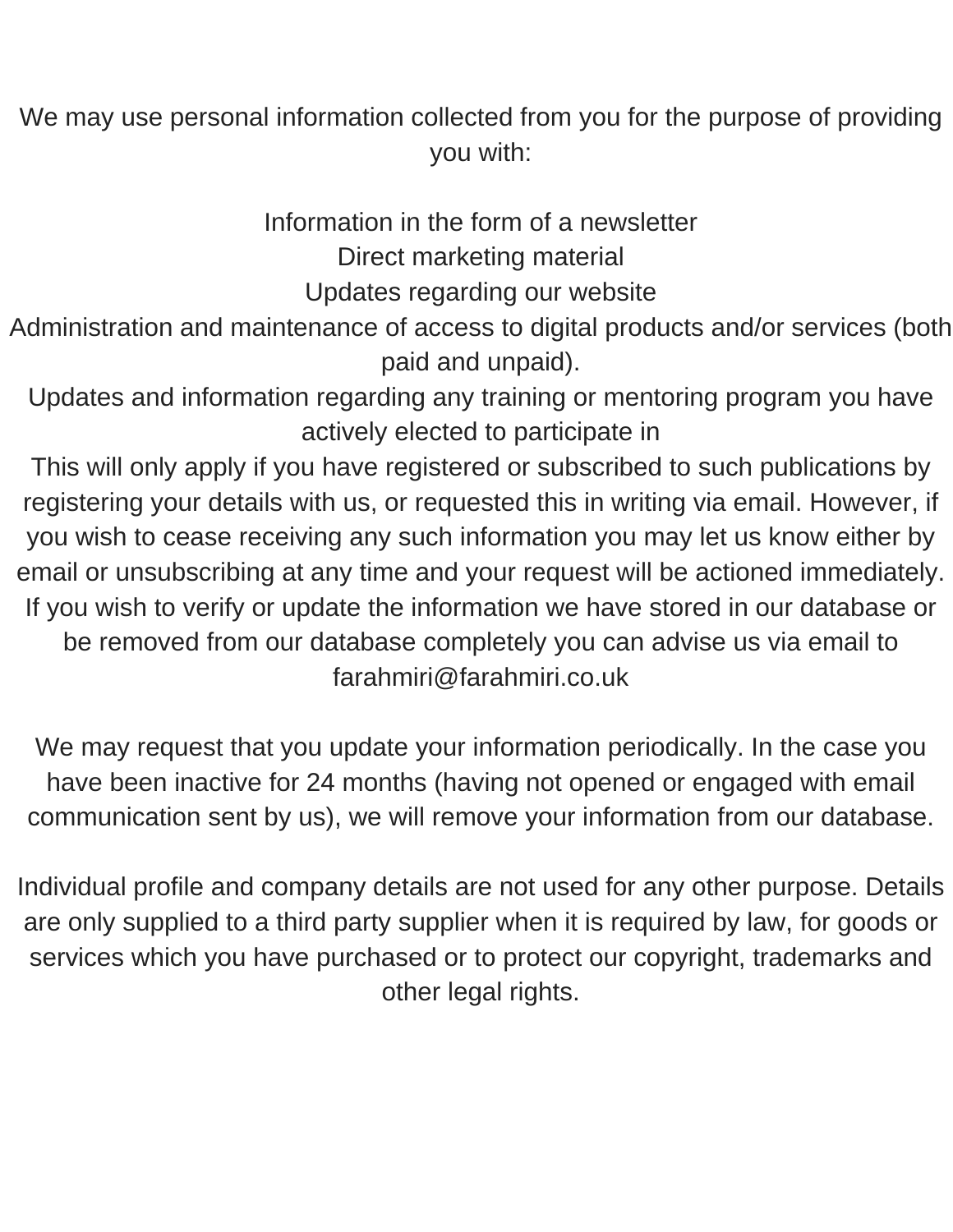We respect the privacy of our online visitors. We may collect information on or through this website that can personally identify you. For example, we collect personally identifiable information which you volunteer to us to respond to visitor questions and comments about us and our products and services, and to mail enewsletters ("Personal Data").

We will use all reasonable means to protect the confidentiality of your Personal Data while in our possession or control. We will not knowingly share any of your Personal Data with any third party other than our service providers who assist us in providing the information and/or services we are providing to you. To the extent that we do share your personal information with a service provider, we would only do so if that party has agreed to comply with our privacy standards as described in this privacy policy. Some of our service providers may be overseas and may not be subject to UK Privacy Laws. Please contact us if you require specific details.

Any non-personal information, communications and material you send to this website or to us by email, or which we obtain from third parties without promises of confidentiality, may be kept, used and disclosed by us on a non-confidential basis. We are free to use and reproduce any such information freely, and for any purpose whatsoever. Specifically, we will be free to use any ideas, concepts, know-how or techniques contained in such information for any purpose, including developing, manufacturing or marketing products.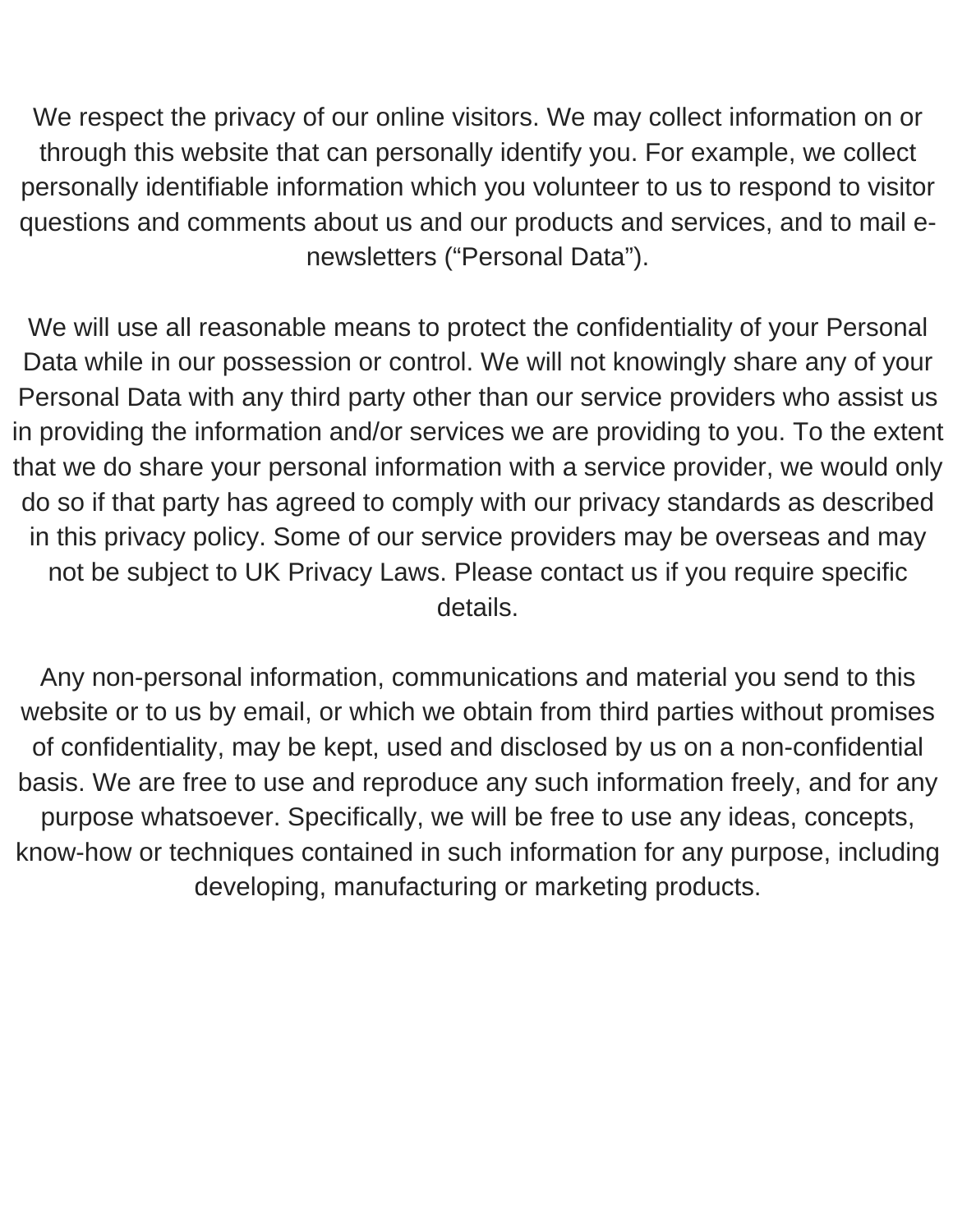## **COOKIES AND PIXELS**

A cookie is a small file placed in your web browser that collects information about your web browsing behaviour. Use of cookies allows a website to tailor its configuration to your needs and preferences. Cookies do not access information stored on your computer or any personal information (e.g. name, address, email address or telephone number). Most web browsers automatically accept cookies but you can choose to reject cookies by changing your browser settings. This may, however, prevent you from taking full advantage of our website.

Our website uses cookies to analyse website traffic and help us provide a better website visitor experience. In addition, cookies and pixels may be used to serve relevant ads to website visitors through third-party services such as Google Adwords and Facebook Adverts. These ads may appear on this website or other websites you visit.

# **DISCLOSURE OF YOUR INFORMATION**

We may from time to time need to disclose certain information, which may include your Personal Data, to comply with a legal requirement, such as a law, regulation, court order, subpoena, warrant, in the course of a legal proceeding or in response to a law enforcement agency request. Also, we may use your Personal Data to protect the rights, property or safety of Farahmiri.co.uk, our customers or third parties.

If there is a change of control in one of our businesses (whether by merger, sale, transfer of assets or otherwise) customer information, which may include your Personal Data, could be disclosed to a potential purchaser under a confidentiality agreement. We would only disclose your information in good faith and where required by any of the above circumstances.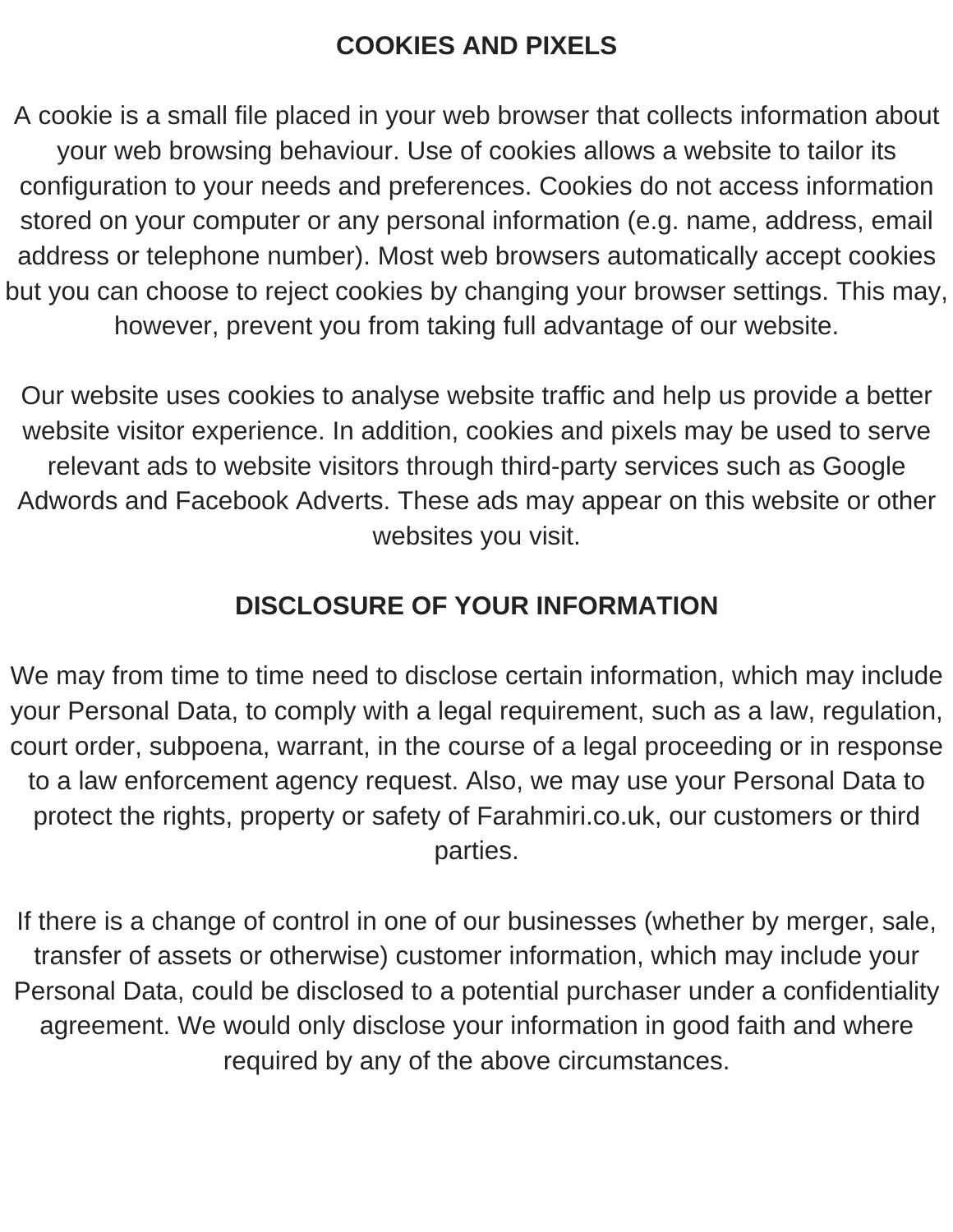## **THIRD PARTIES**

We do not and will not sell or deal in personal or customer information. We will never disclose your personal details to a third party except the necessary information required by providers of products or services you have purchased or to protect the rights, property or safety of Farahmiri.co.uk, our customers or third parties or if required by law.

We may, however, use in a general sense without any reference to your name, your information to create marketing statistics, identify user demands and to assist it in meeting customer needs generally. In addition, we may use the information that you provide to improve our website and services but not for any other use.

## **SECURITY**

We strive to ensure the security, integrity and privacy of personal information submitted to our website, and we periodically update our security measures in light of current technologies.

#### **LINKS**

This website may contain links to other websites. These links are meant for your convenience only. Links to third party websites do not constitute sponsorship or endorsement or approval of these websites. Please be aware that we are not responsible for the privacy practices of such other websites. We encourage our users to be aware, when they leave our website, to read the privacy statements of each and every website that collects personally identifiable information. This privacy policy applies solely to information collected by this website.